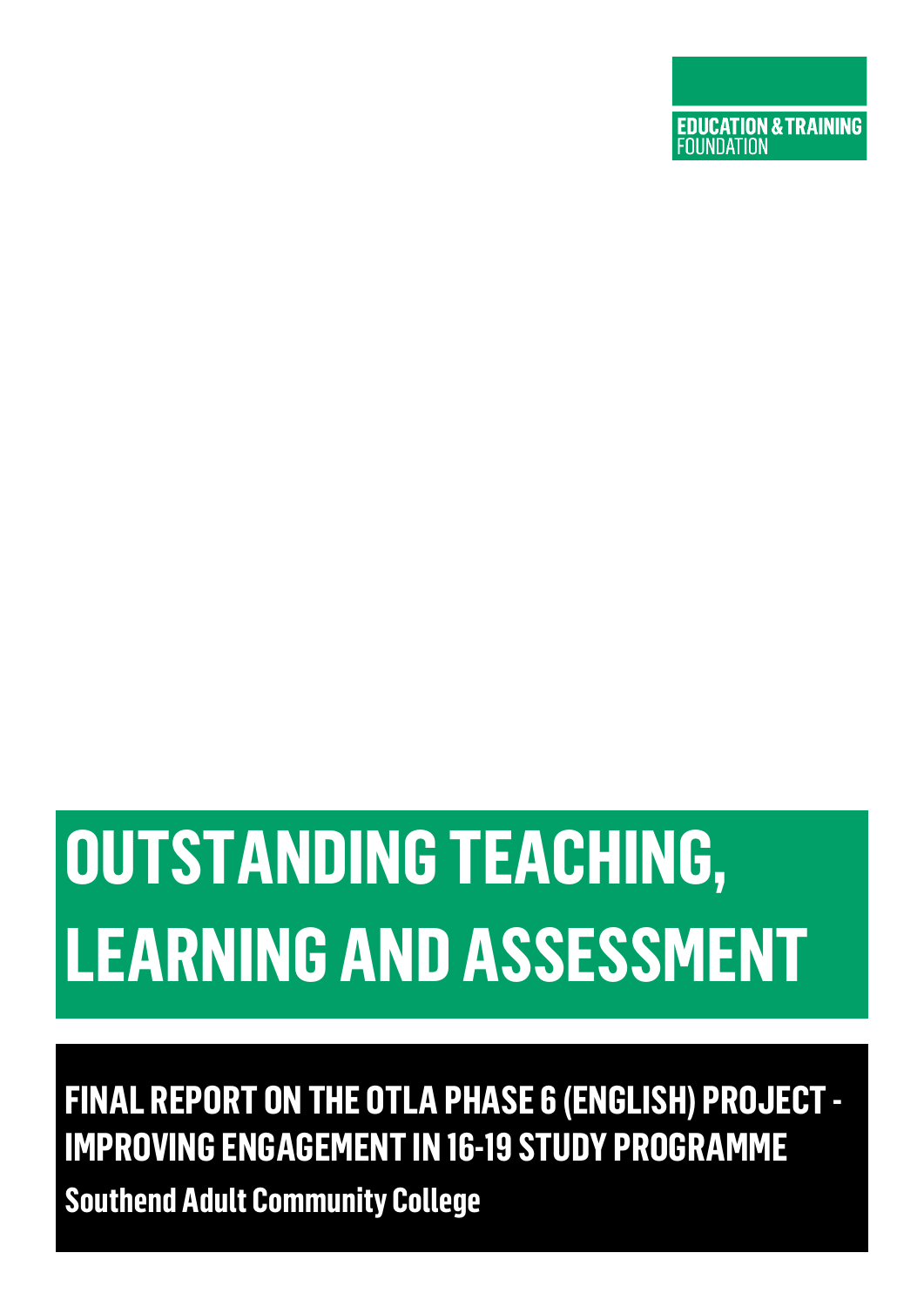#### Southend Adult Community College (2020) *Final Report on the OTLA Phase 6 (English) Project - Improving engagement in 16-19 Study Programme.* London: ETF.

© The Education and Training Foundation (2020)

This resource was produced as part of Phase 6 of the Outstanding Teaching, Learning and Assessment (English) programme which was funded by the Education and Training Foundation. To learn more about the programme and this project read the summary booklet <https://www.excellencegateway.org.uk/content/etf3157>

The programme was delivered by -





**CLAIRE COLLINS** consultancy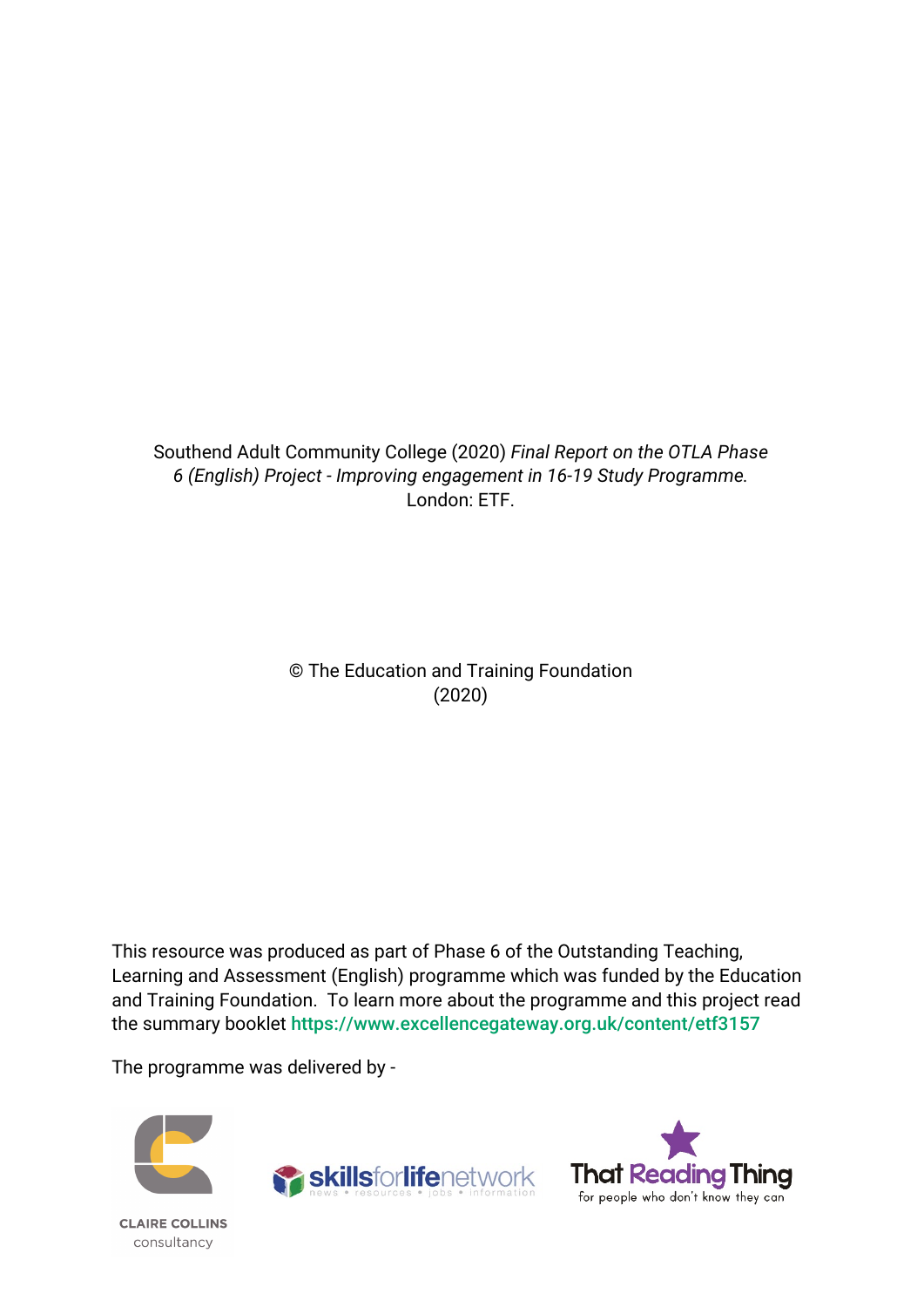| <b>Contents</b> |  |
|-----------------|--|
|                 |  |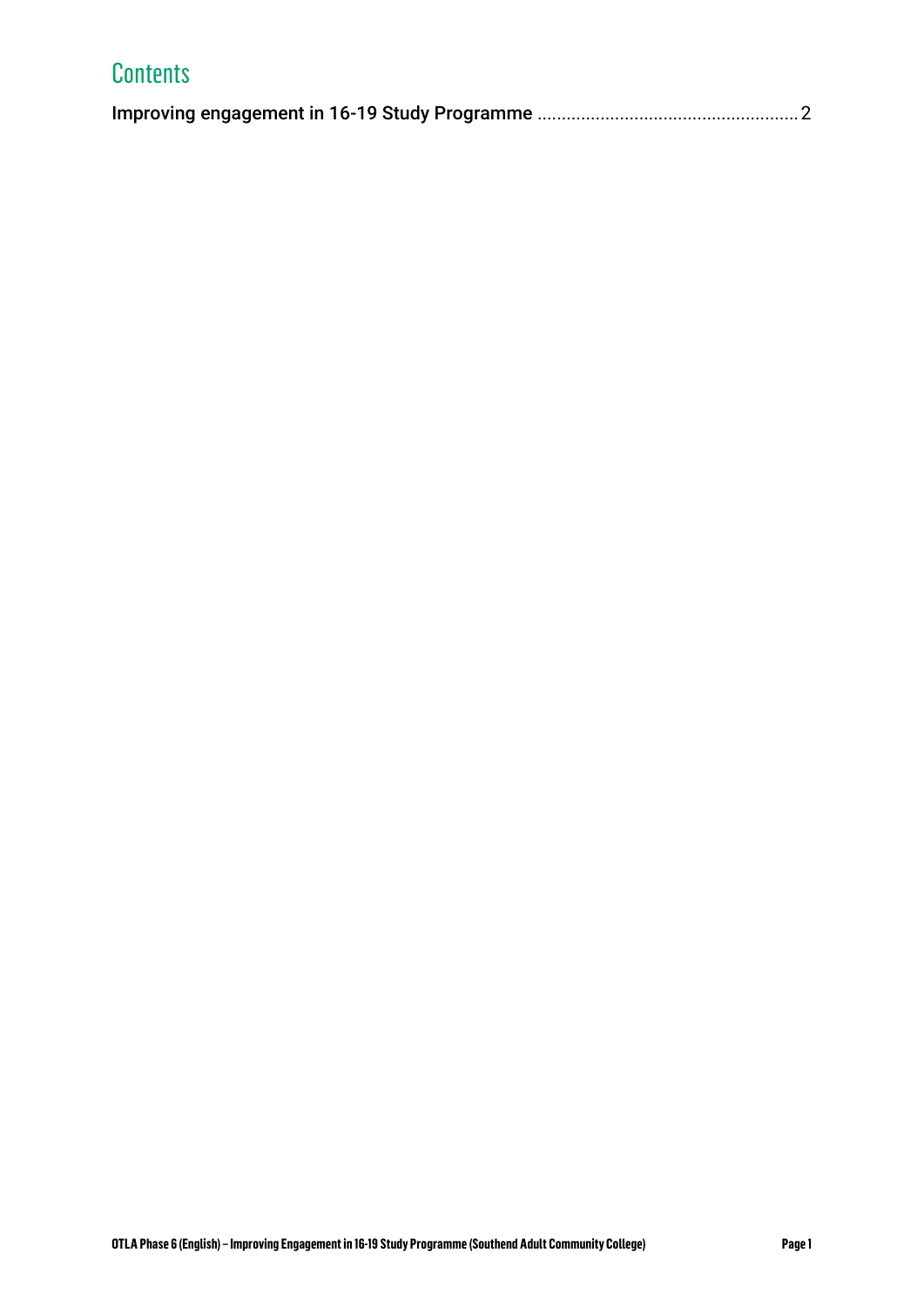# <span id="page-3-0"></span>**Final Report - Improving engagement in 16-19 Study Programme**

#### **Southend Adult Community College**



The aim of this project was to increase attendance and engagement in English Study Programme groups and therefore improve achievement. Any success would be disseminated to the maths and vocational teams where achievement is also below target.

### **Summary**

The College, as its name suggests, works mainly with adults. We also have a small but growing provision for 16-19 year olds through a Study Programme, currently 55 learners. The majority are unable to access provision at the FE college in Southend for personal or academic reasons. Therefore, the majority of our cohort is made up of vulnerable young adults, with a poor educational experience and/or low academic skills, especially in maths and English.

In September 2018 we started to offer an alternative provision for 14-16 year olds and currently have 15 on a dual role relationship with the schools.

#### **Rationale**

In the 19 plus provision the College performs well, retention is high and achievement is above national averages and in some curriculum areas still increasing. This includes the maths and English Functional Skills provision.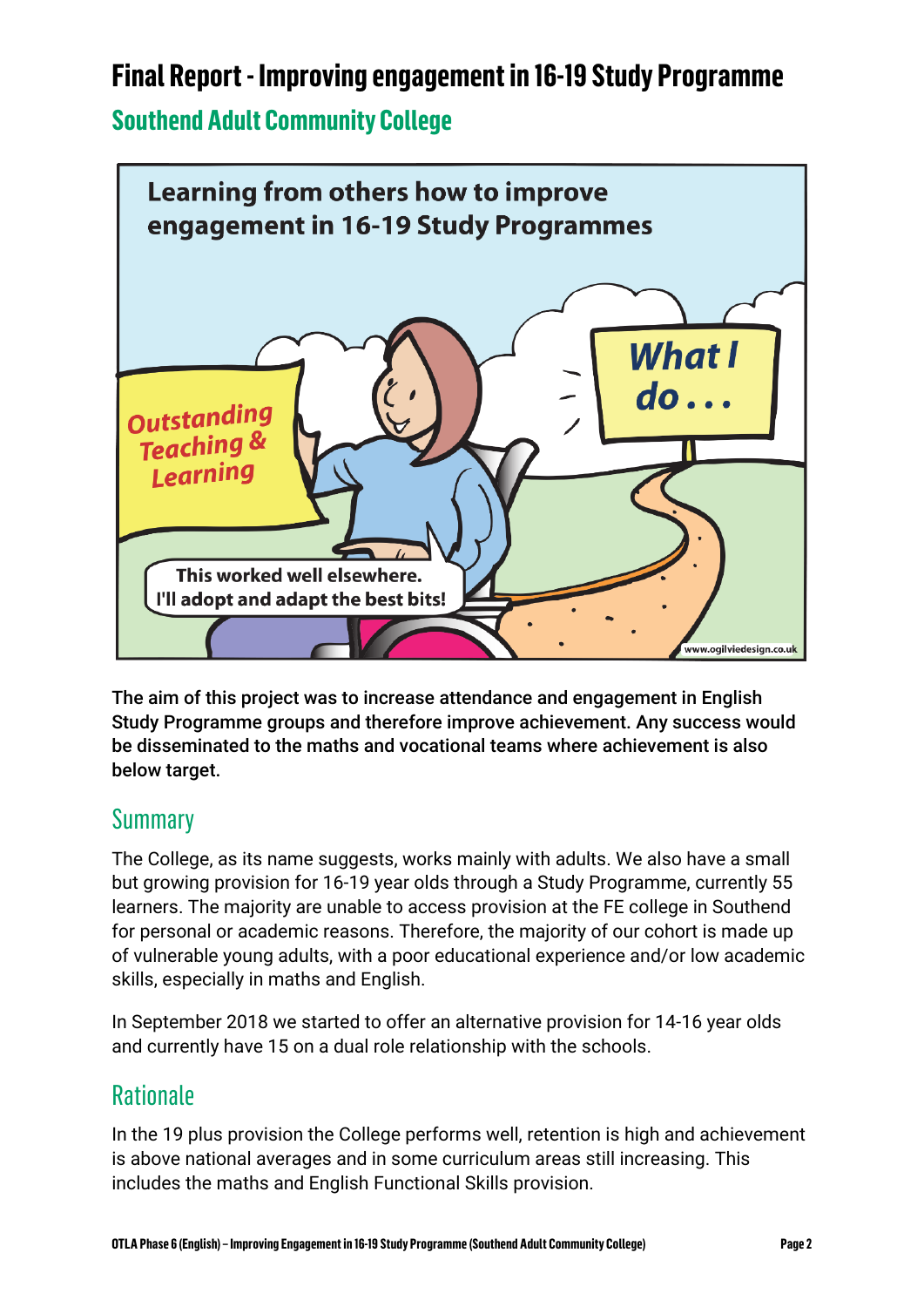Quality of teaching and learning is good or outstanding.

However, in the Study Programme, attendance in English classes is poor which impacts on achievement. Tutors are not trained to work with this age group and in some cases struggle to deliver engaging lessons with appropriate resources. Behaviour management is also an issue.

By working collaboratively with other colleges, it was hoped that we would be able to introduce new ideas and share good practice.

English tutors would plan with vocational tutors to maximise opportunities for embedding English in the vocational lessons and to ensure the English lessons were contextualised to the learners' vocational pathways.

It is not possible to contextualise every lesson and activity to the vocational pathway as the Functional Skills English assessments include speaking and listening, reading and writing activities on a wide range of topics and learners need to be prepared for this. In these lessons, tutors would identify resources more appropriate to the age group.

If learners can see the relevance of the English skills they are developing hopefully this will improve attendance and engagement which will have a positive impact on behaviour and achievement.

#### Approach

Vocational tutors provided their schemes of work to the English team to ensure opportunities for embedding English were maximised.

Meetings between the teaching teams have continued to be difficult to arrange due to working patterns and availability. Because of this the Study Programme Manager introduced daily "Blast meetings" at 9am every morning for the whole team including English and maths tutors. These happen before classes start at 9.30am making it easier for tutors to attend. A range of issues are discussed including topics due to be covered in vocational lessons over the coming weeks. Although not ideal, it is a start and, from September 2020, the timetable will be organised to ensure tutors have a slot to meet and plan together.

We are in the early stages of working with an external software designer who is developing an app with learning resources in a virtual learning environment aimed especially at young people. Our learners will be involved as pilot users of the app and provide feedback. The initial meeting has taken place and the designers are making revisions based on our feedback.

The project has been discussed with the learners and their feedback and opinions have been gathered on a more regular basis. One-word feedback on post it notes at the end of each lesson was given by the learners. The feedback has informed lesson planning.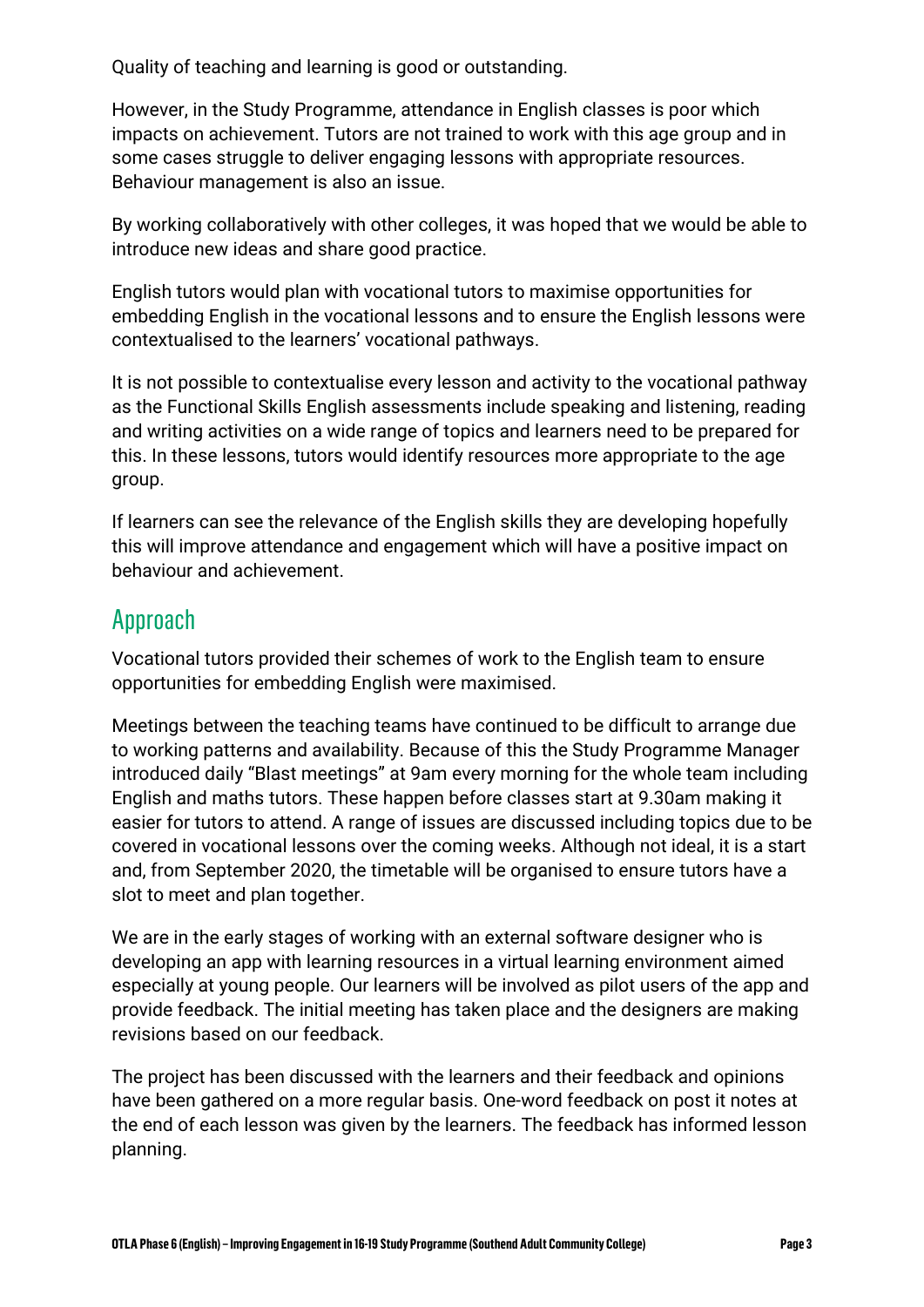Two English tutors visited Cambridge Regional College, one of our project partners to meet with the team, observe some lessons and pick up some good practice especially around behaviour management.

During my time working as a Teaching Assistant in a primary school I saw a successful raffle ticket system introduced to reward punctuality, attendance, engagement or good behaviour. I asked one of the English tutors to introduce this in two groups and within a week this had a very positive impact. In the first lesson learners who, until then had produced very little work, produced a good amount of writing. Raffle tickets were given out and learners told the more tickets they had the better their chance of winning the prize. The prize - a voucher - was funded with money from the project. Learners were actually surprised when the raffle draw went ahead and learners received a prize as they didn't believe it would really happen. They said *"we don't trust teachers"*.

More project-based work has been introduced and attendance improves during these times. An example is the organisation and hosting of a MacMillan coffee morning. During and after the project the learners discussed and identified which skills they had been developing – this included English, maths, ICT and employability

## Professional learning: Evidence of changes in teaching, learning and assessment practices

Learner feedback was collected at the end of each lesson – a range of methods was used including verbal feedback, post it notes or written feedback. As a result, the duration of lesson activities is shorter. Learners say they like lots of small tasks.

They like a mixture of vocational context, exam preparation and projects. This has taken the pressure off English tutors to feel they have to constantly contextualise work.

During the first Birmingham dissemination event another project talked about using flipped learning. I passed this idea on to the tutors. Unfortunately, this hasn't been tried as learners never do homework so they felt this wasn't suitable at the moment.

Learners said they felt they should be able to negotiate their assessment dates and this has happened to a certain degree.

Reflecting on how the learners reacted to receiving a voucher has made me think about when learners take their English Functional Skills assessments. In order to achieve an English Functional Skills qualification learners have to take 3 assessments in Speaking and Listening, Reading and Writing. We stagger these over a period of 4 months. Attendance at exams is sporadic.

To try to improve attendance at exams and motivate learners to keep on track we issued college certificates of achievement for the reading exam. In some cases, this was the first certificate of achievement that some learners had received in a long time. So far results and attendance at the writing exam have improved from last year.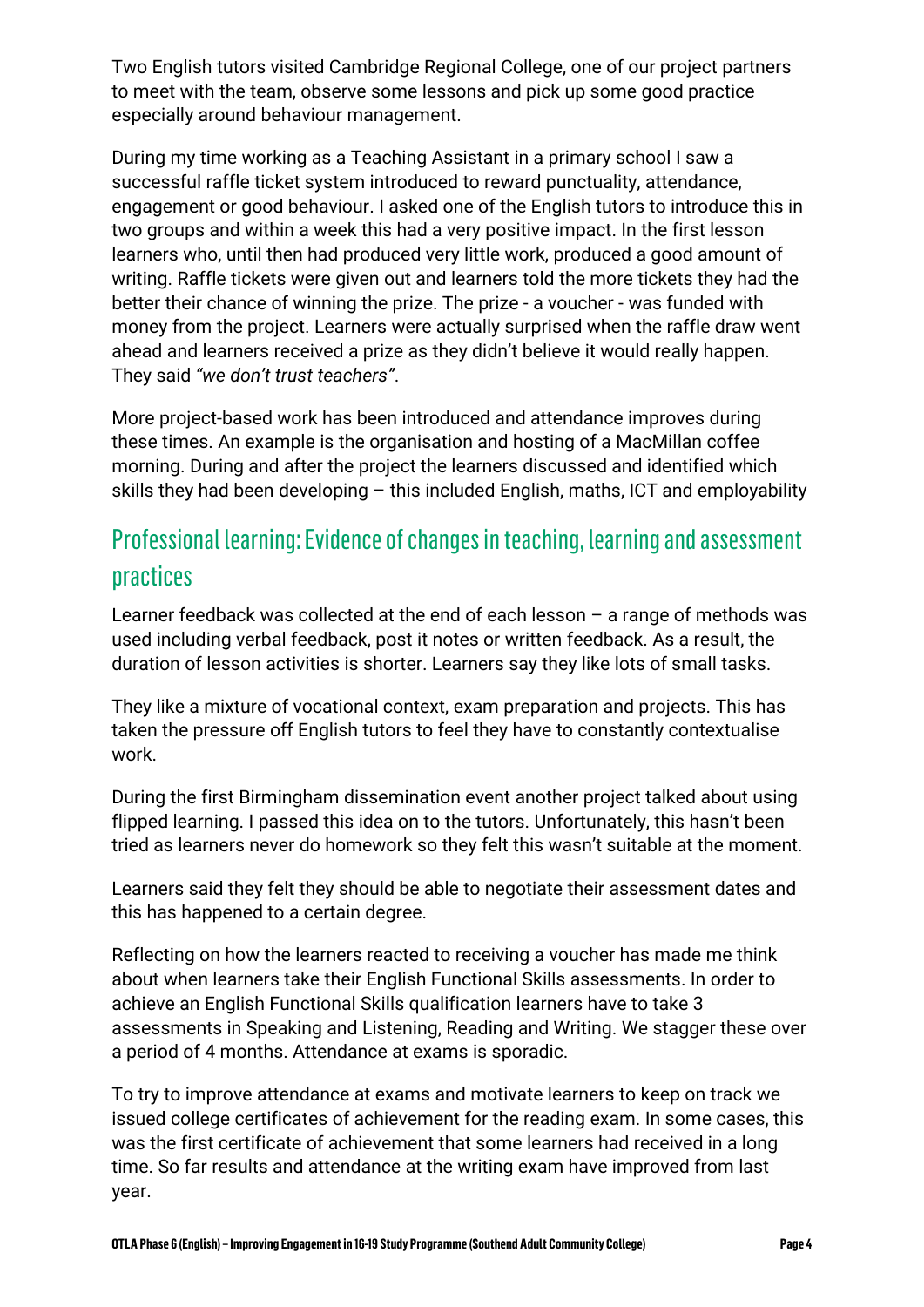As the result of one of our Skype meetings with our mentor and partners on the OTLA project we were invited to visit Cambridge Regional College. Two of our English tutors visited and observed classes to pick up good practice in behaviour management.

Whilst the college has a focus on improvements that need to be made both in the Self-Assessment Report and the Quality Improvement Plan, a member of the Senior Leadership team led the project to demonstrate the College's commitment. Ideas and decisions have been made jointly with the tutors and this has empowered them to be part of the improvement process. They feel that not only are Senior Managers on board but they are starting to see a change and some "quick wins".

#### Evidence of improved collaboration and changes in organisational practices

There is evidence of improved collaborative working between vocational and English tutors but this needs to increase and happen on a more frequent basis. Very recently the line management of English tutors on the Study Programme moved to the Study Programme Manager rather than the English Programme Manager. This has brought the teams together and, hopefully, opened up the lines of communication. The manager of the programme has introduced daily early morning "blasts" open to all members of the Study Programme team.

Groups have been rearranged so there are smaller groups of learners but at the same level.

At a higher level, on reflection, there will be a change in focus on tutor recruitment. Up until now we have placed tutors on to the programme with teaching qualifications, an English specialism and sometimes no real experience of teaching this age group. We are now focusing more on how potential tutors engage learners and manage behaviour. We will still require tutors to have the relevant specialist qualifications but we are able to support them with this. It is easier to teach/support a tutor how to teach English than to find a tutor who can work with and engage this particular age group and manage their behaviour.

#### Evidence of improvement in learners' achievements, retention and progression

Because of the nature of the cohort we are working with, the duration of the project has been too short to show impact. A high proportion of learners who come to us take several months just to settle in to the routine of College before they are even ready to engage in learning. I feel the full impact of the project work will not be seen until next academic year when we start working with a new cohort and can implement from day one what we have learned from this project.

Although the project has now finished, we will continue with the work in the college and continue to trial and implement all the ideas I have "stolen" from the other projects. There are so many good ideas that have been tried and tested and we are excited to try them out this year and in to the next academic year.